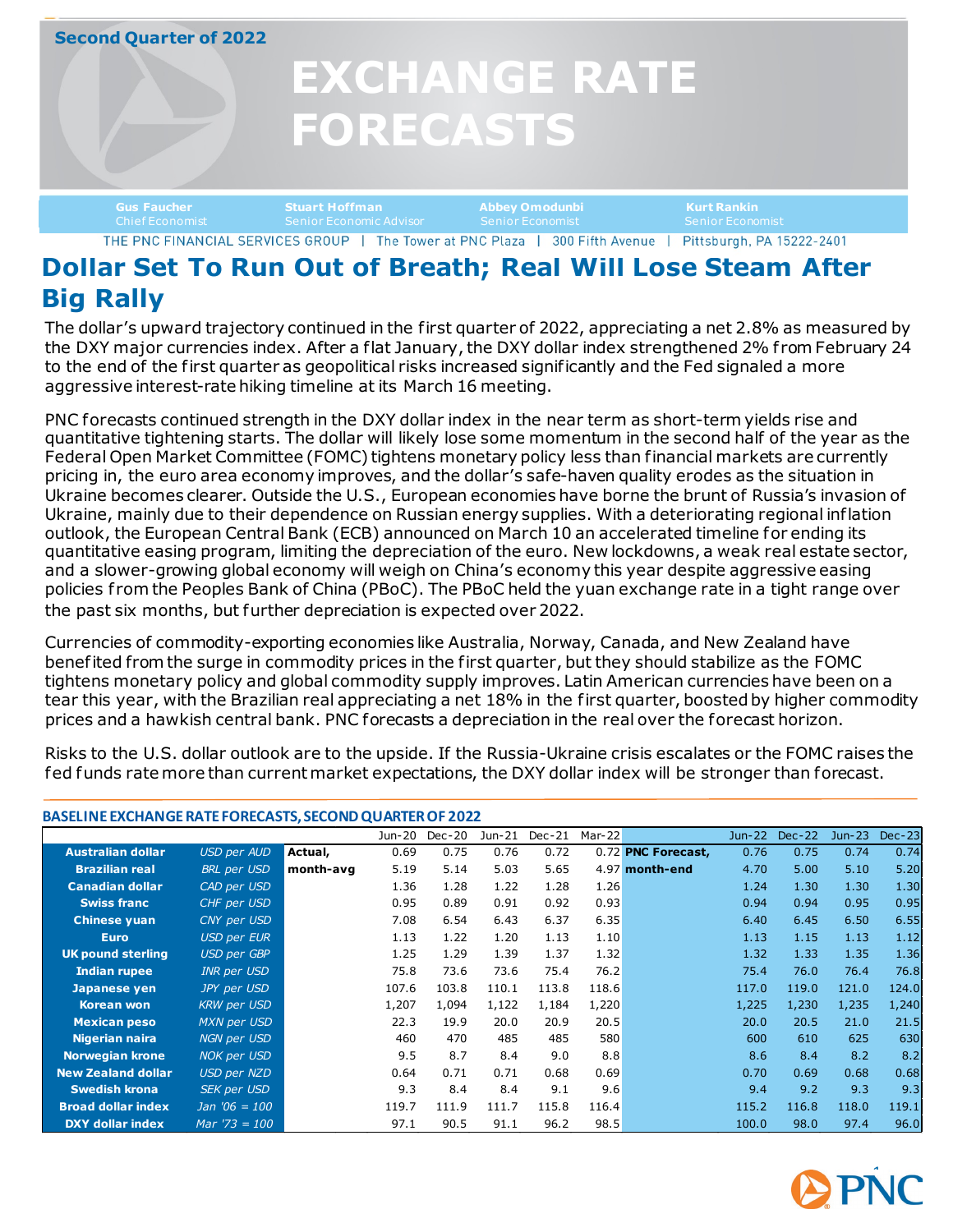# **EXCHANGE RATE FORECASTS**